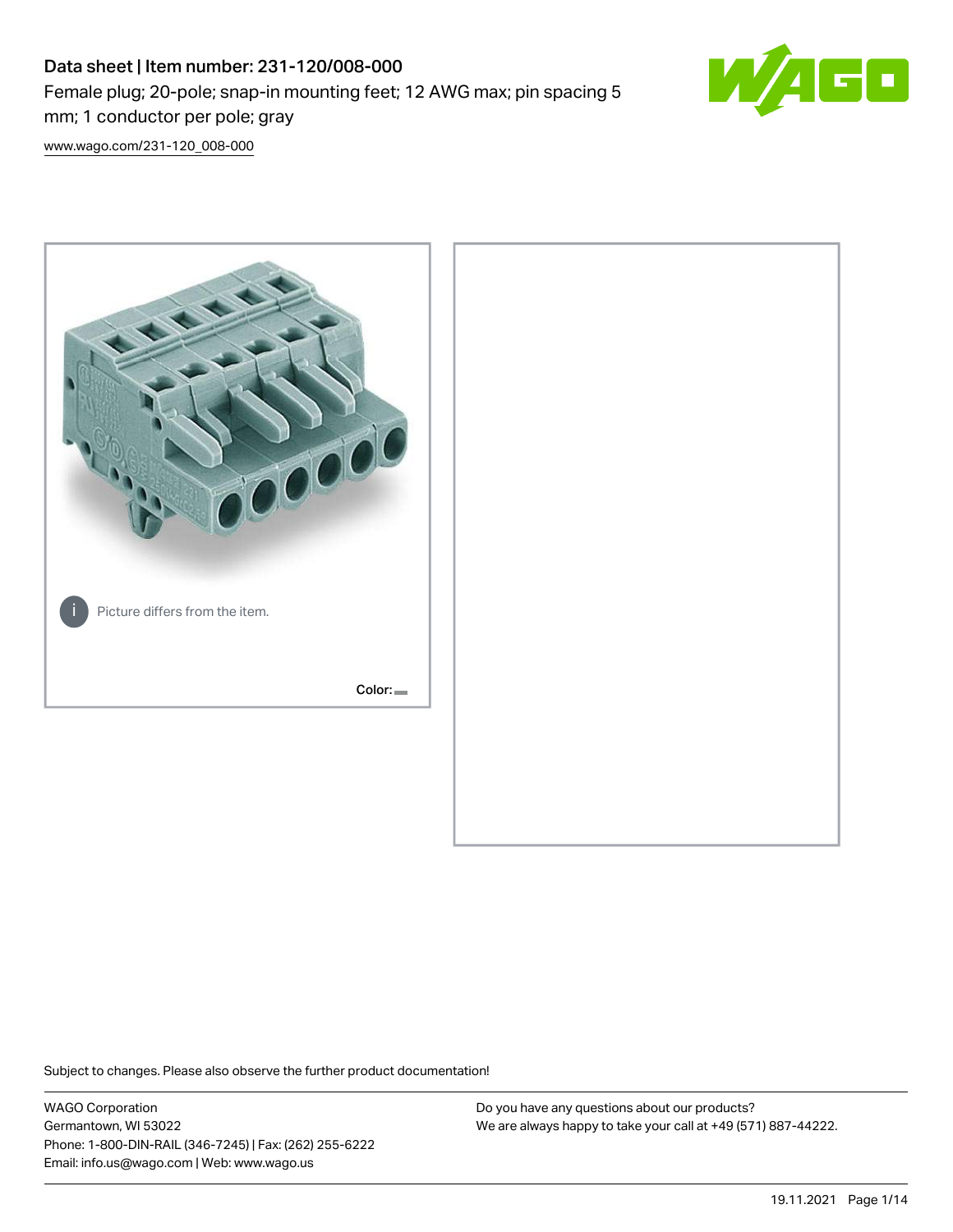

Dimensions in mm

 $L =$  (pole no. x pin spacing) + 1.5 mm

2- to 3-pole female connectors – one latch only

#### Item description

- **Universal connection for all conductor types**
- Easy cable pre-assembly and on-unit wiring via vertical and horizontal CAGE CLAMP<sup>®</sup> actuation  $\blacksquare$
- $\blacksquare$ Integrated test ports
- $\blacksquare$ With coding fingers

Subject to changes. Please also observe the further product documentation! Data

WAGO Corporation Germantown, WI 53022 Phone: 1-800-DIN-RAIL (346-7245) | Fax: (262) 255-6222 Email: info.us@wago.com | Web: www.wago.us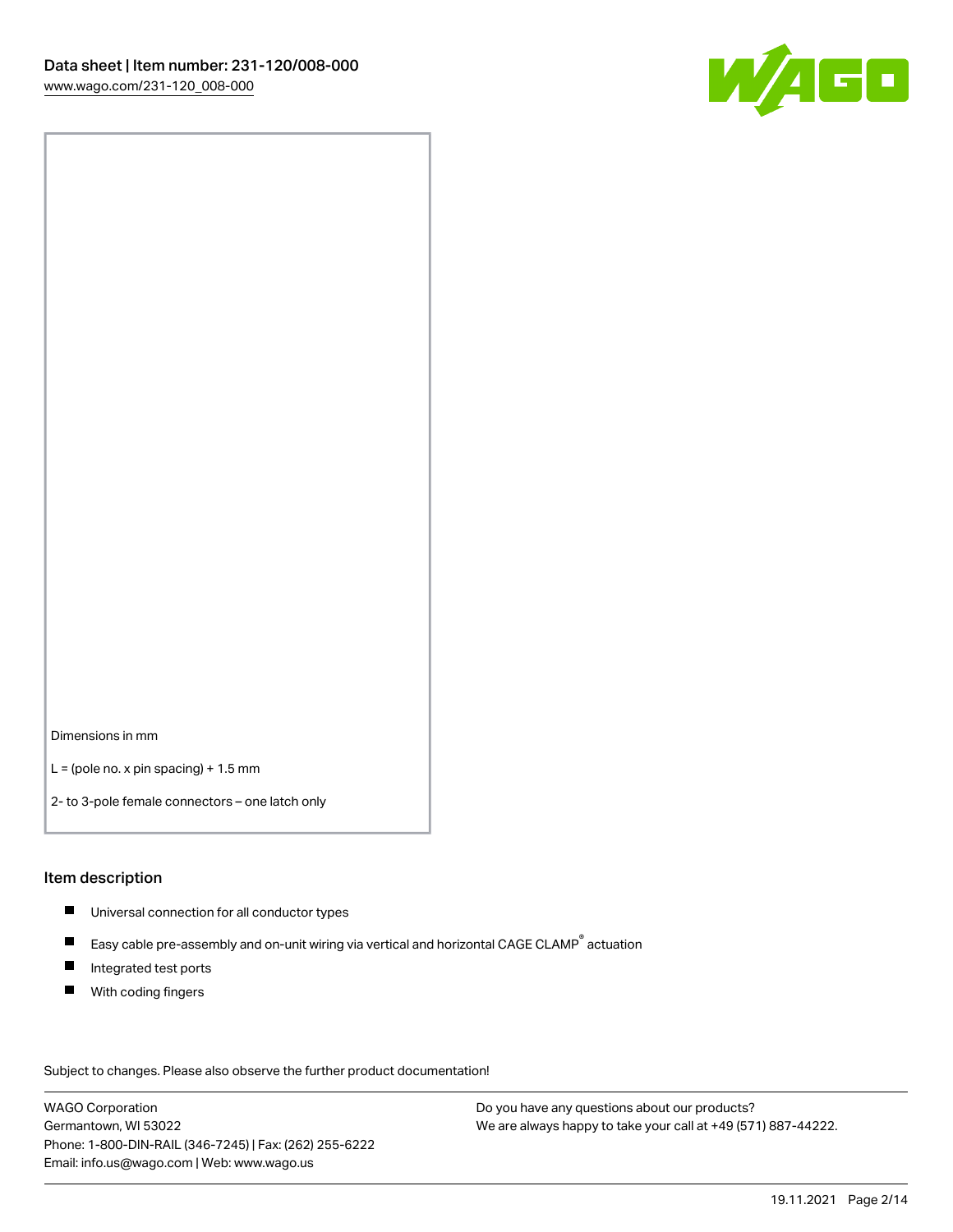

### Data Notes

| Safety information 1 | The MCS-MULTI CONNECTION SYSTEM includes connectors<br>without breaking capacity in accordance with DIN EN 61984. When<br>used as intended, these connectors must not be connected<br>/disconnected when live or under load. The circuit design should<br>ensure header pins, which can be touched, are not live when<br>unmated. |
|----------------------|-----------------------------------------------------------------------------------------------------------------------------------------------------------------------------------------------------------------------------------------------------------------------------------------------------------------------------------|
| Variants:            | Gold-plated or partially gold-plated contact surfaces<br>Other versions (or variants) can be requested from WAGO Sales or<br>configured at https://configurator.wago.com/                                                                                                                                                         |

### Electrical data

### IEC Approvals

| Ratings per                 | IEC/EN 60664-1                                                        |
|-----------------------------|-----------------------------------------------------------------------|
| Rated voltage (III / 3)     | 320 V                                                                 |
| Rated surge voltage (III/3) | 4 <sub>k</sub> V                                                      |
| Rated voltage (III/2)       | 320 V                                                                 |
| Rated surge voltage (III/2) | 4 <sub>k</sub> V                                                      |
| Nominal voltage (II/2)      | 630 V                                                                 |
| Rated surge voltage (II/2)  | 4 <sub>k</sub> V                                                      |
| Rated current               | 16A                                                                   |
| Legend (ratings)            | $(III / 2)$ $\triangle$ Overvoltage category III / Pollution degree 2 |

### UL Approvals

| Approvals per                  | UL 1059 |
|--------------------------------|---------|
| Rated voltage UL (Use Group B) | 300 V   |
| Rated current UL (Use Group B) | 15 A    |
| Rated voltage UL (Use Group D) | 300 V   |
| Rated current UL (Use Group D) | 10 A    |

## Ratings per UL

| Rated voltage UL 1977 | 600 V         |
|-----------------------|---------------|
| Rated current UL 1977 | $\sim$ $\sim$ |

### CSA Approvals

Approvals per CSA

Subject to changes. Please also observe the further product documentation!

| <b>WAGO Corporation</b>                                | Do you have any questions about our products?                 |
|--------------------------------------------------------|---------------------------------------------------------------|
| Germantown, WI 53022                                   | We are always happy to take your call at +49 (571) 887-44222. |
| Phone: 1-800-DIN-RAIL (346-7245)   Fax: (262) 255-6222 |                                                               |
| Email: info.us@wago.com   Web: www.wago.us             |                                                               |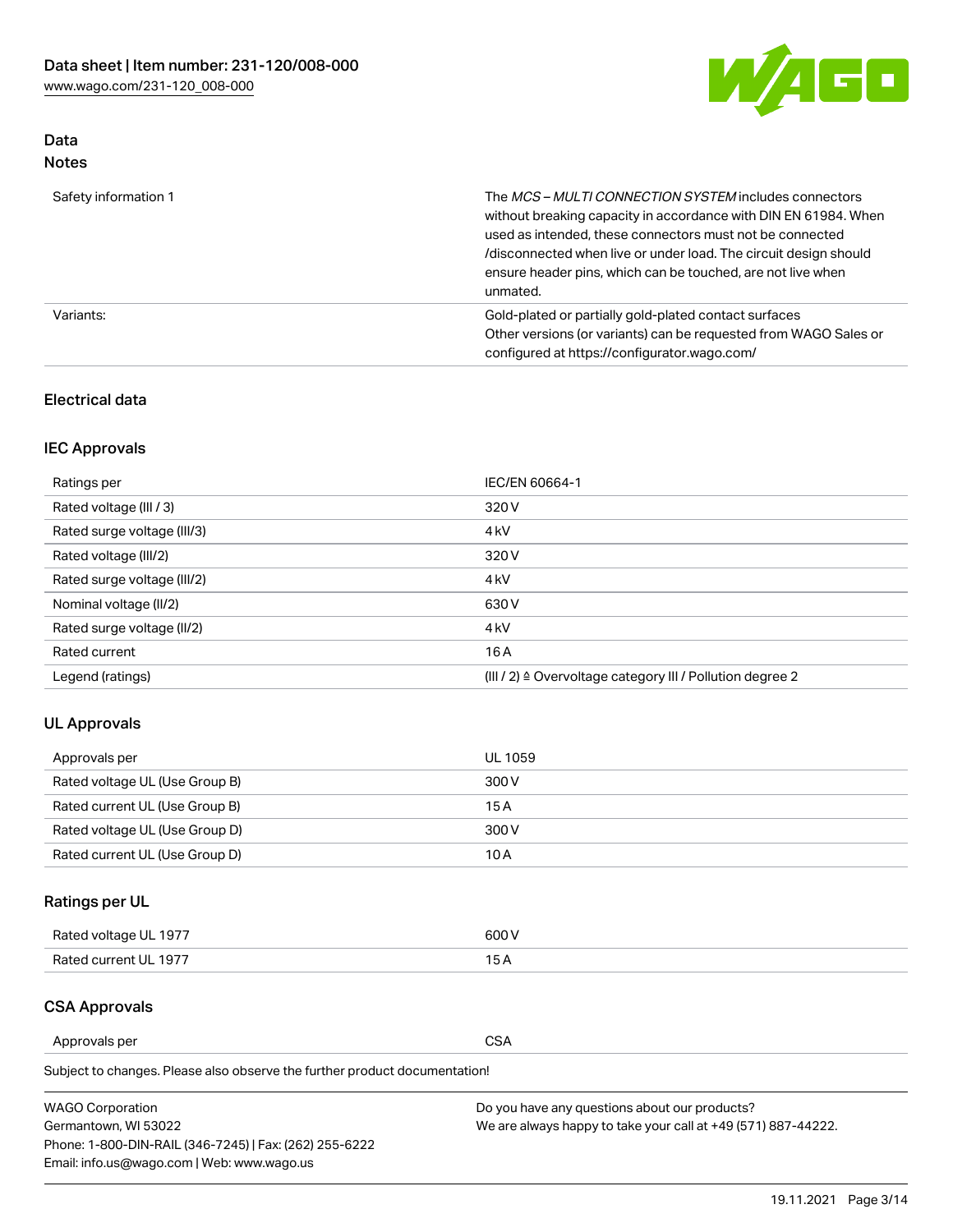[www.wago.com/231-120\\_008-000](http://www.wago.com/231-120_008-000)



| Rated voltage CSA (Use Group B) | 300 V |
|---------------------------------|-------|
| Rated current CSA (Use Group B) | 15 A  |
| Rated voltage CSA (Use Group D) | 300 V |
| Rated current CSA (Use Group D) | 10 A  |

### Connection data

| Total number of connection points | 20 |
|-----------------------------------|----|
| Total number of potentials        | 20 |
| Number of connection types        |    |
| Number of levels                  |    |

#### Connection 1

| Connection technology                             | CAGE CLAMP®                             |
|---------------------------------------------------|-----------------------------------------|
| Actuation type                                    | Operating tool                          |
| Solid conductor                                   | $0.082.5$ mm <sup>2</sup> / 28  12 AWG  |
| Fine-stranded conductor                           | $0.08$ 2.5 mm <sup>2</sup> / 28  12 AWG |
| Fine-stranded conductor; with insulated ferrule   | $0.251.5$ mm <sup>2</sup>               |
| Fine-stranded conductor; with uninsulated ferrule | $0.252.5$ mm <sup>2</sup>               |
| Strip length                                      | $89$ mm $/ 0.310.35$ inch               |
| Number of poles                                   | 20                                      |
| Conductor entry direction to mating direction     | 0°                                      |

### Physical data

| Pin spacing             | 5 mm / 0.197 inch     |
|-------------------------|-----------------------|
| Width                   | 101.5 mm / 3.996 inch |
| Height                  | 18.8 mm / 0.74 inch   |
| Height from the surface | 14.3 mm / 0.563 inch  |
| Depth                   | 26.5 mm / 1.043 inch  |

#### Mechanical data

| Housing sheet thickness | $0.61.2$ mm $/0.0240.047$ inch |
|-------------------------|--------------------------------|
| Mounting type           | Snap-in foot                   |
| Mounting type           | Panel mounting                 |

### Plug-in connection

Contact type (pluggable connector) example a set of the Female connector/socket

Subject to changes. Please also observe the further product documentation!

| WAGO Corporation                                       |  |
|--------------------------------------------------------|--|
| Germantown. WI 53022                                   |  |
| Phone: 1-800-DIN-RAIL (346-7245)   Fax: (262) 255-6222 |  |
| Email: info.us@wago.com   Web: www.wago.us             |  |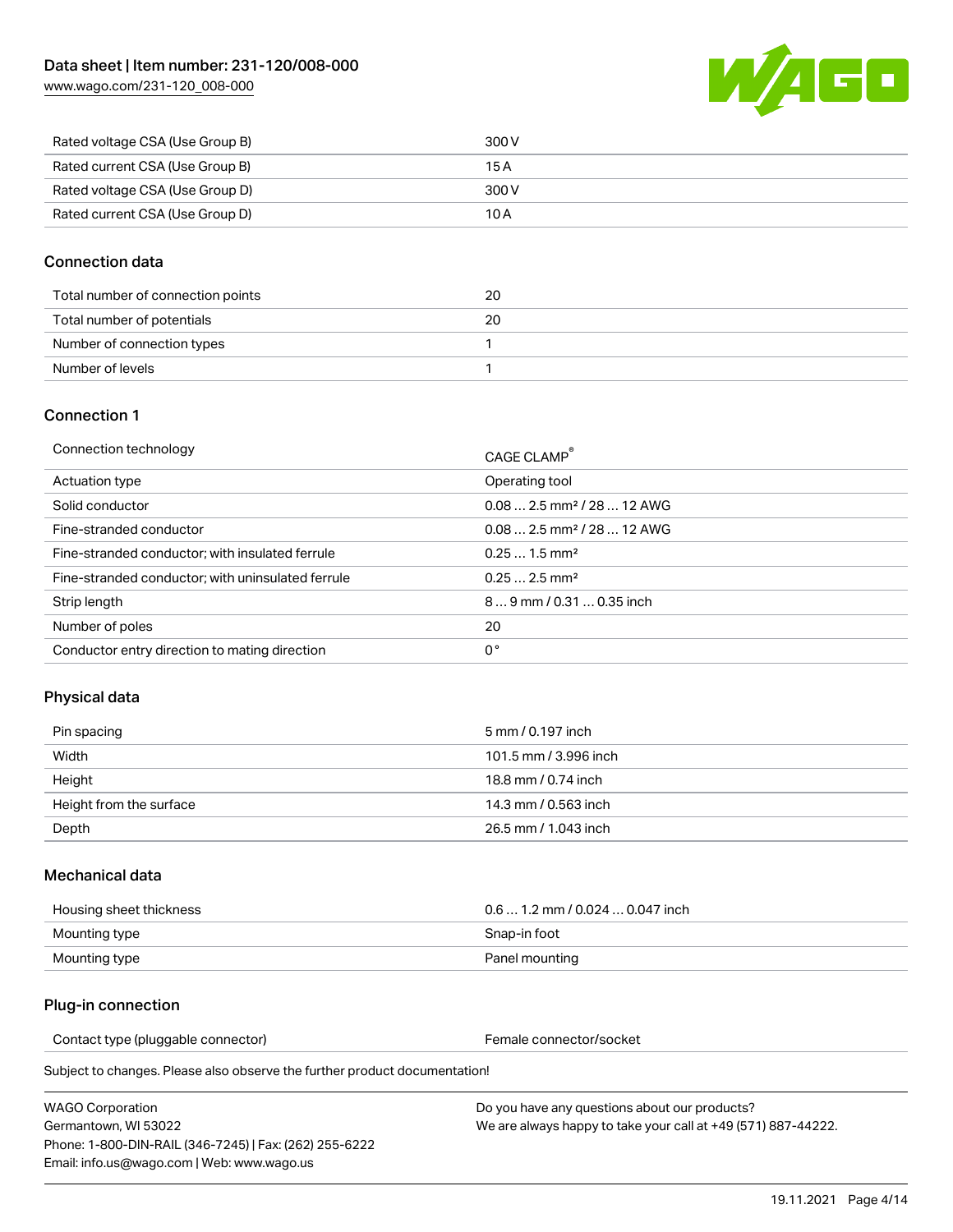[www.wago.com/231-120\\_008-000](http://www.wago.com/231-120_008-000)



| Connector (connection type)   | for conductor |
|-------------------------------|---------------|
| Mismating protection          | No            |
| Locking of plug-in connection | Without       |

#### Material data

| Color                       | gray                              |
|-----------------------------|-----------------------------------|
| Material group              |                                   |
| Insulation material         | Polyamide (PA66)                  |
| Flammability class per UL94 | V <sub>0</sub>                    |
| Clamping spring material    | Chrome nickel spring steel (CrNi) |
| Contact material            | Copper alloy                      |
| Contact plating             | tin-plated                        |
| Fire load                   | 0.507 MJ                          |
| Weight                      | 36.5g                             |
|                             |                                   |

#### Environmental requirements

| Limit temperature range<br>. | +85 °C<br>-60 … |  |
|------------------------------|-----------------|--|
|------------------------------|-----------------|--|

### Commercial data

| Product Group         | 3 (Multi Conn. System) |
|-----------------------|------------------------|
| PU (SPU)              | 10 Stück               |
| Packaging type        | box                    |
| Country of origin     | DE                     |
| <b>GTIN</b>           | 4044918342766          |
| Customs tariff number | 8536694040             |

#### Approvals / Certificates

#### Country specific Approvals

| Logo | Approval                               | <b>Additional Approval Text</b> | Certificate<br>name |
|------|----------------------------------------|---------------------------------|---------------------|
|      | CВ<br><b>DEKRA Certification B.V.</b>  | IEC 61984                       | NL-39756            |
|      | <b>CSA</b><br>DEKRA Certification B.V. | C <sub>22.2</sub>               | LR 18677-<br>25     |

#### Ship Approvals

Subject to changes. Please also observe the further product documentation!

| <b>WAGO Corporation</b>                                | Do you have any questions about our products?                 |
|--------------------------------------------------------|---------------------------------------------------------------|
| Germantown, WI 53022                                   | We are always happy to take your call at +49 (571) 887-44222. |
| Phone: 1-800-DIN-RAIL (346-7245)   Fax: (262) 255-6222 |                                                               |
| Email: info.us@wago.com   Web: www.wago.us             |                                                               |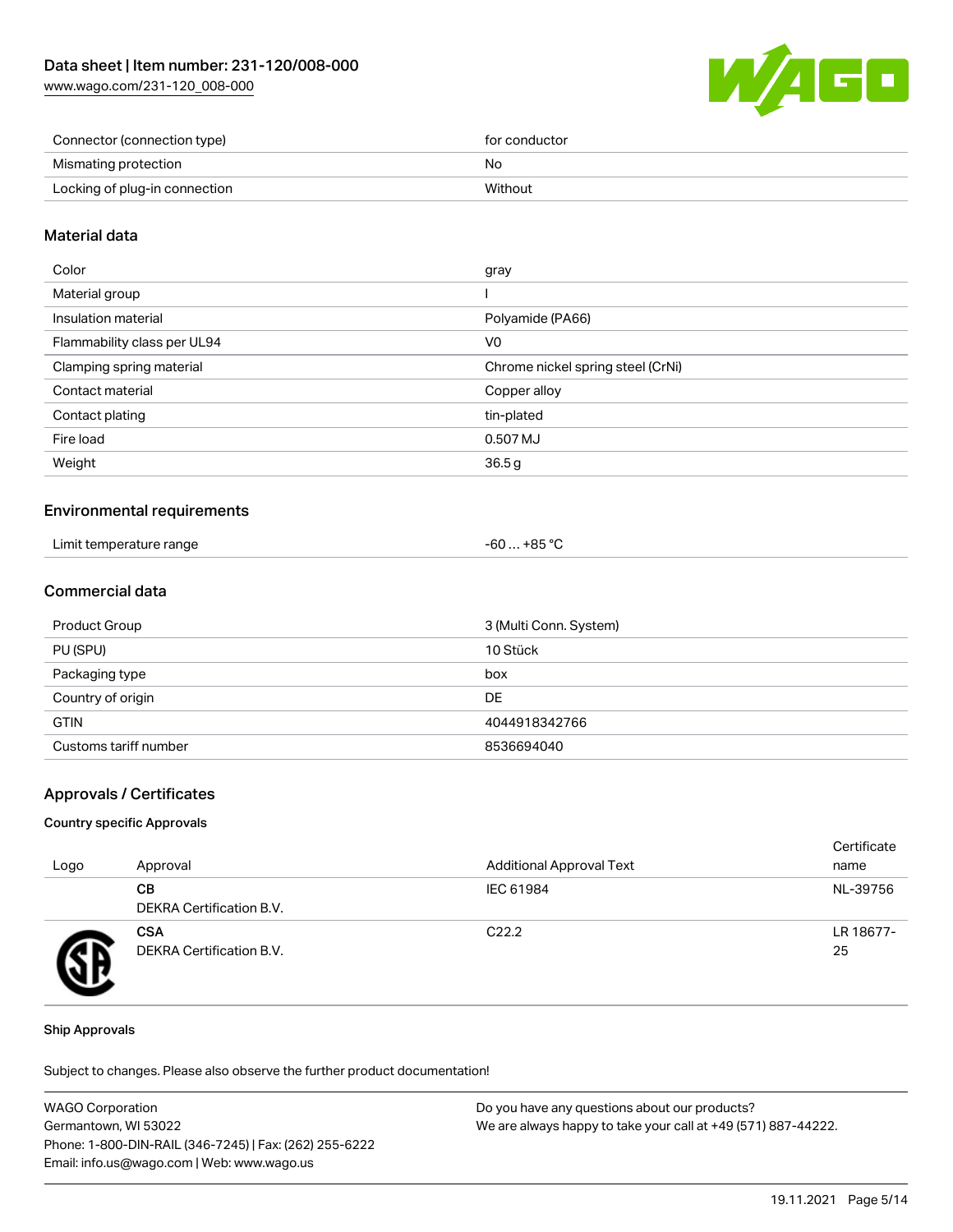# Data sheet | Item number: 231-120/008-000

[www.wago.com/231-120\\_008-000](http://www.wago.com/231-120_008-000)



| Logo                                    | Approval                                                                          | <b>Additional Approval Text</b> |                      | Certificate<br>name                |
|-----------------------------------------|-----------------------------------------------------------------------------------|---------------------------------|----------------------|------------------------------------|
| ABS                                     | <b>ABS</b><br>American Bureau of Shipping                                         |                                 |                      | $19 -$<br>HG1869876-<br><b>PDA</b> |
|                                         | <b>BV</b><br>Bureau Veritas S.A.                                                  | IEC 60998                       |                      | 11915/D0<br><b>BV</b>              |
|                                         | <b>DNV GL</b><br>Det Norske Veritas, Germanischer Lloyd                           | $\overline{a}$                  |                      | TAE000016Z                         |
| <b>UL-Approvals</b>                     |                                                                                   |                                 |                      | Certificate                        |
| Logo                                    | Approval                                                                          | <b>Additional Approval Text</b> |                      | name                               |
|                                         | UL<br>Underwriters Laboratories Inc.                                              | <b>UL 1059</b>                  |                      | E45172                             |
|                                         | <b>UR</b><br>Underwriters Laboratories Inc.                                       | <b>UL 1977</b>                  |                      | E45171                             |
| Counterpart                             |                                                                                   |                                 |                      |                                    |
|                                         | Item no.231-620<br>Male connector; 20-pole; Pin spacing 5 mm; gray                |                                 | www.wago.com/231-620 |                                    |
| <b>Optional accessories</b><br>Mounting |                                                                                   |                                 |                      |                                    |
| Mounting accessories                    |                                                                                   |                                 |                      |                                    |
|                                         | Item no.: 209-137<br>Mounting adapter; can be used as end stop; 6.5 mm wide; gray |                                 |                      | www.wago.com/209-137               |

Mounting adapter

Mounting accessories



Item no.: 209-148

nem no.. 209-146<br>Multi mounting adapter; for DIN-35 rail; 25 mm wide; gray [www.wago.com/209-148](http://www.wago.com/209-148)

Subject to changes. Please also observe the further product documentation! Tools

WAGO Corporation Germantown, WI 53022 Phone: 1-800-DIN-RAIL (346-7245) | Fax: (262) 255-6222 Email: info.us@wago.com | Web: www.wago.us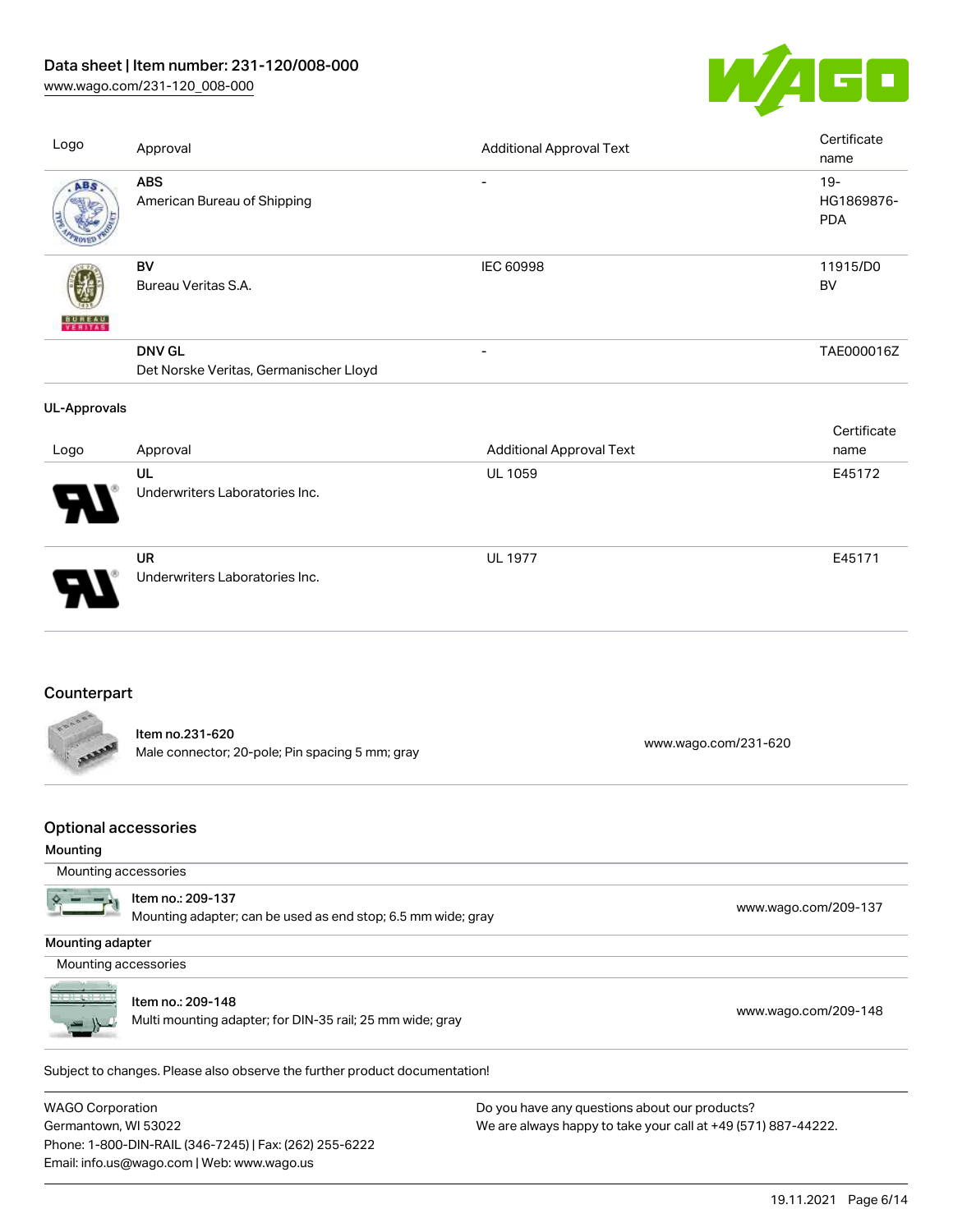### Data sheet | Item number: 231-120/008-000

Phone: 1-800-DIN-RAIL (346-7245) | Fax: (262) 255-6222

Email: info.us@wago.com | Web: www.wago.us

[www.wago.com/231-120\\_008-000](http://www.wago.com/231-120_008-000)



| Tools                                           |                                                                                                                 |                                                                                                                |
|-------------------------------------------------|-----------------------------------------------------------------------------------------------------------------|----------------------------------------------------------------------------------------------------------------|
| Operating tool                                  |                                                                                                                 |                                                                                                                |
|                                                 | Item no.: 209-130<br>Operating tool; suitable for 264, 280 and 281 Series; 1-way; of insulating material; white | www.wago.com/209-130                                                                                           |
|                                                 | Item no.: 209-132<br>Operating tool; for connecting comb-style jumper bar; 2-way; of insulating material        | www.wago.com/209-132                                                                                           |
|                                                 | Item no.: 231-159<br>Operating tool; natural                                                                    | www.wago.com/231-159                                                                                           |
|                                                 | Item no.: 231-231<br>Combination operating tool; red                                                            | www.wago.com/231-231                                                                                           |
|                                                 | Item no.: 231-131<br>Operating tool; made of insulating material; 1-way; loose; white                           | www.wago.com/231-131                                                                                           |
|                                                 | Item no.: 231-291<br>Operating tool; made of insulating material; 1-way; loose; red                             | www.wago.com/231-291                                                                                           |
|                                                 | Item no.: 280-432<br>Operating tool; made of insulating material; 2-way; white                                  | www.wago.com/280-432                                                                                           |
|                                                 | Item no.: 280-434<br>Operating tool; made of insulating material; 4-way                                         | www.wago.com/280-434                                                                                           |
|                                                 | Item no.: 280-437<br>Operating tool; made of insulating material; 7-way                                         | www.wago.com/280-437                                                                                           |
|                                                 | ltem no.: 280-440<br>Operating tool; made of insulating material; 10-way                                        | www.wago.com/280-440                                                                                           |
|                                                 | Item no.: 280-435<br>Operating tool; made of insulating material; 5-way; gray                                   | www.wago.com/280-435                                                                                           |
|                                                 | Item no.: 280-436<br>Operating tool; made of insulating material; 6-way                                         | www.wago.com/280-436                                                                                           |
|                                                 | Item no.: 280-438<br>Operating tool; made of insulating material; 8-way                                         | www.wago.com/280-438                                                                                           |
|                                                 | Item no.: 280-433<br>Operating tool; made of insulating material; 3-way                                         | www.wago.com/280-433                                                                                           |
| Cover                                           |                                                                                                                 |                                                                                                                |
| Cover                                           | Item no.: 231-668<br>Lockout caps; for covering unused clamping units; gray                                     | www.wago.com/231-668                                                                                           |
| <b>Testing accessories</b>                      |                                                                                                                 |                                                                                                                |
|                                                 | Subject to changes. Please also observe the further product documentation!                                      |                                                                                                                |
| <b>WAGO Corporation</b><br>Germantown, WI 53022 |                                                                                                                 | Do you have any questions about our products?<br>We are always happy to take your call at +49 (571) 887-44222. |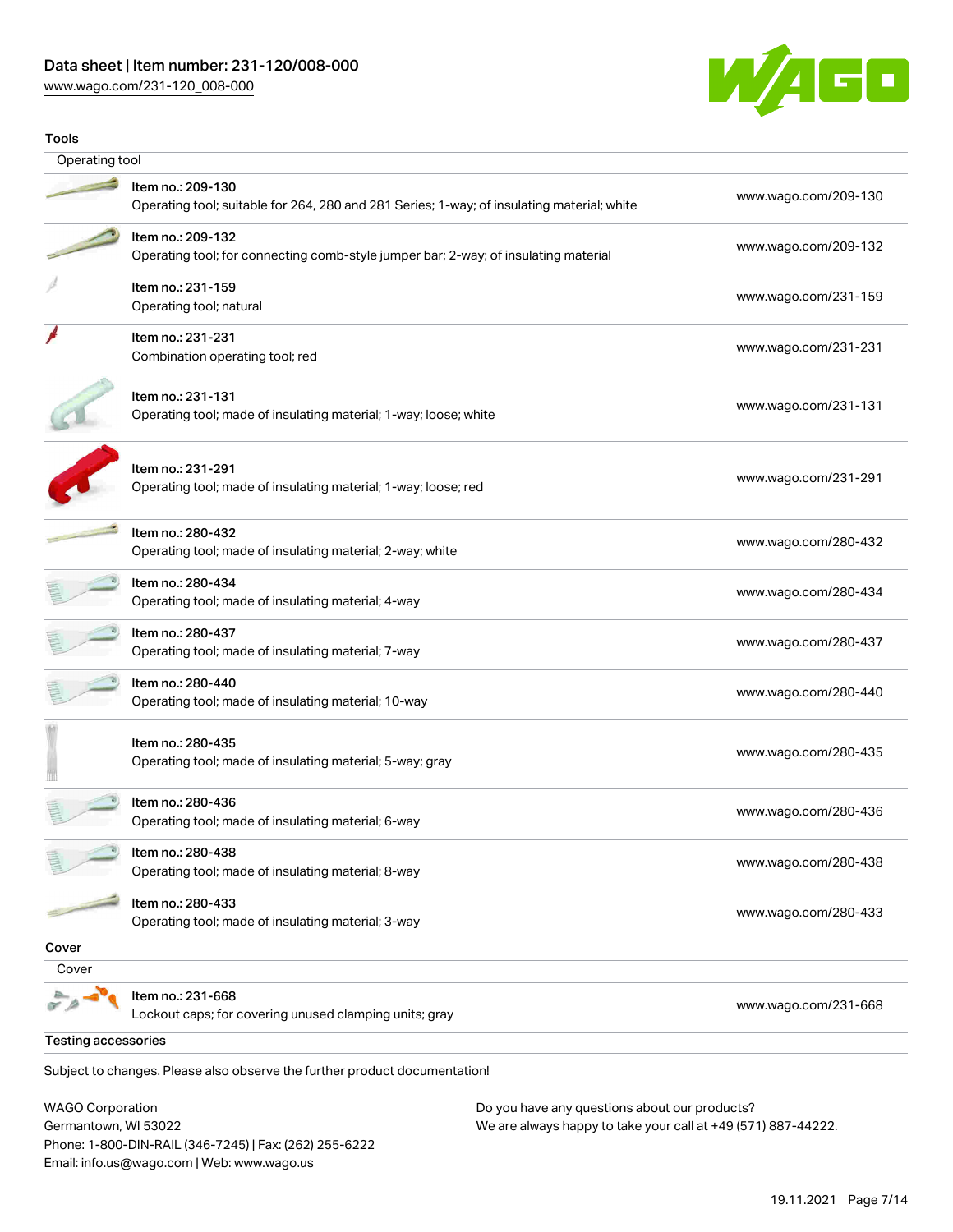Phone: 1-800-DIN-RAIL (346-7245) | Fax: (262) 255-6222

Email: info.us@wago.com | Web: www.wago.us

Testing accessories





|                                                 | Item no.: 210-136<br>Test plug; 2 mm Ø; with 500 mm cable                                                                                                                                       |                                                                                                                | www.wago.com/210-136             |
|-------------------------------------------------|-------------------------------------------------------------------------------------------------------------------------------------------------------------------------------------------------|----------------------------------------------------------------------------------------------------------------|----------------------------------|
|                                                 | Item no.: 231-661<br>Test plugs for female connectors; for 5 mm and 5.08 mm pin spacing; 2,50 mm <sup>2</sup> ; light gray                                                                      |                                                                                                                | www.wago.com/231-661             |
| Jumpers                                         |                                                                                                                                                                                                 |                                                                                                                |                                  |
| Jumper                                          |                                                                                                                                                                                                 |                                                                                                                |                                  |
|                                                 | ltem no.: 231-905<br>Jumper; for conductor entry; 5-way; insulated; gray                                                                                                                        |                                                                                                                | www.wago.com/231-905             |
|                                                 | ltem no.: 231-903<br>Jumper; for conductor entry; 3-way; insulated; gray                                                                                                                        |                                                                                                                | www.wago.com/231-903             |
|                                                 | ltem no.: 231-907<br>Jumper; for conductor entry; 7-way; insulated; gray                                                                                                                        |                                                                                                                | www.wago.com/231-907             |
|                                                 | Item no.: 231-910<br>Jumper; for conductor entry; 10-way; insulated; gray                                                                                                                       |                                                                                                                | www.wago.com/231-910             |
|                                                 | Item no.: 231-902<br>Jumper; for conductor entry; 2-way; insulated; gray                                                                                                                        |                                                                                                                | www.wago.com/231-902             |
| Insulations stops                               |                                                                                                                                                                                                 |                                                                                                                |                                  |
| Insulation stop                                 |                                                                                                                                                                                                 |                                                                                                                |                                  |
|                                                 | Item no.: 231-672<br>Insulation stop; 0.75 - 1 mm <sup>2</sup> ; dark gray                                                                                                                      |                                                                                                                | www.wago.com/231-672             |
|                                                 | Item no.: 231-670<br>Insulation stop; 0.08-0.2 mm <sup>2</sup> / 0.2 mm <sup>2</sup> "s"; white                                                                                                 |                                                                                                                | www.wago.com/231-670             |
| LEEL                                            | Item no.: 231-671<br>Insulation stop; 0.25 - 0.5 mm <sup>2</sup> ; light gray                                                                                                                   |                                                                                                                | www.wago.com/231-671             |
| Marking accessories                             |                                                                                                                                                                                                 |                                                                                                                |                                  |
| Marking strip                                   |                                                                                                                                                                                                 |                                                                                                                |                                  |
|                                                 | Item no.: 210-331/500-103<br>Marking strips; as a DIN A4 sheet; MARKED; 1-12 (300x); Height of marker strip: 2.3 mm/0.091 in; Strip<br>length 182 mm; Horizontal marking; Self-adhesive; white  |                                                                                                                | www.wago.com/210-331<br>/500-103 |
|                                                 | Item no.: 210-331/500-104<br>Marking strips; as a DIN A4 sheet; MARKED; 13-24 (300x); Height of marker strip: 2.3 mm/0.091 in; Strip<br>length 182 mm; Horizontal marking; Self-adhesive; white |                                                                                                                | www.wago.com/210-331<br>/500-104 |
|                                                 | Subject to changes. Please also observe the further product documentation!                                                                                                                      |                                                                                                                |                                  |
| <b>WAGO Corporation</b><br>Germantown, WI 53022 |                                                                                                                                                                                                 | Do you have any questions about our products?<br>We are always happy to take your call at +49 (571) 887-44222. |                                  |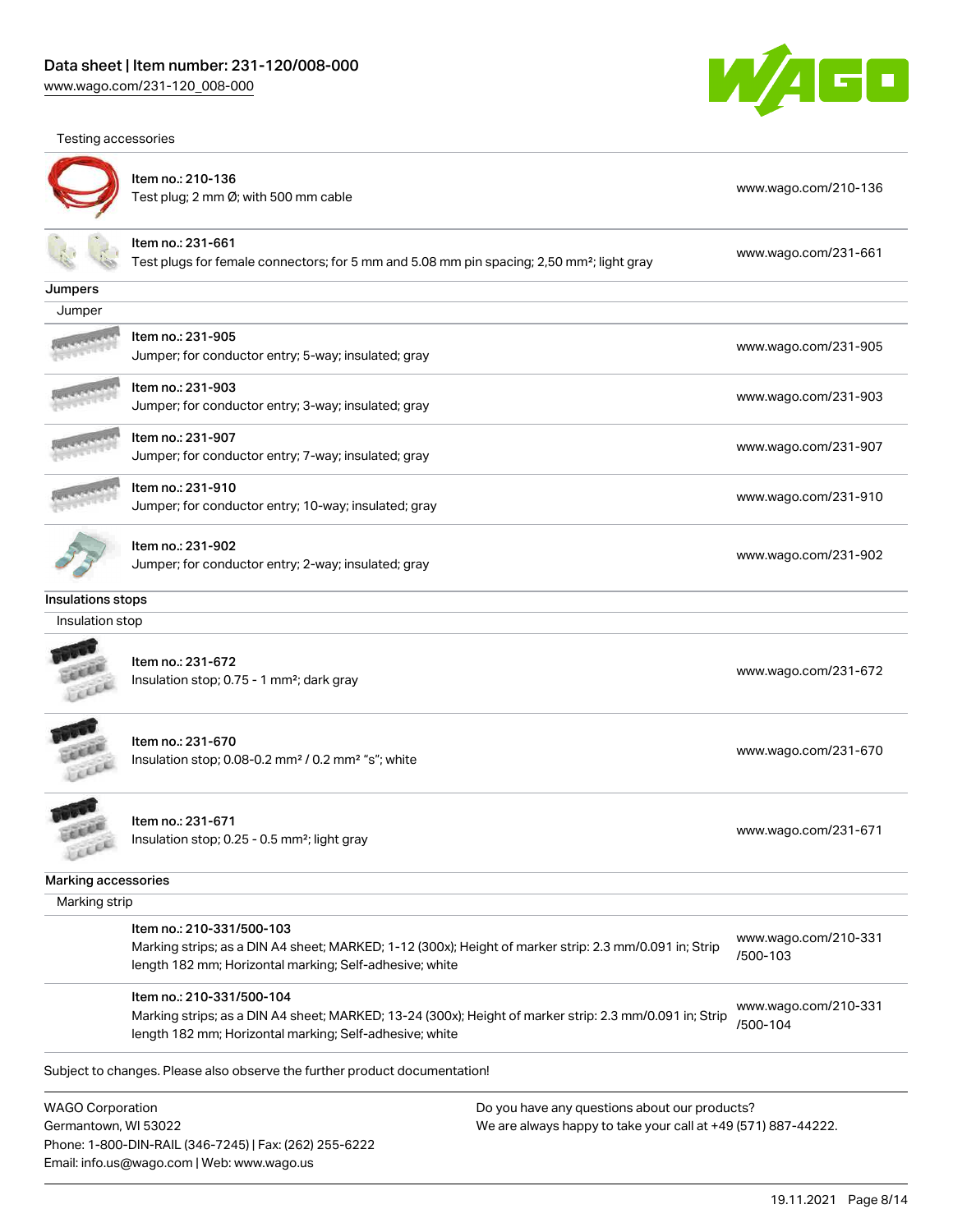Phone: 1-800-DIN-RAIL (346-7245) | Fax: (262) 255-6222

Email: info.us@wago.com | Web: www.wago.us



|                                                 | Item no.: 210-332/500-202<br>Marking strips; as a DIN A4 sheet; MARKED; 1-16 (160x); Height of marker strip: 3 mm; Strip length 182<br>mm; Horizontal marking; Self-adhesive; white  |                                                                                                                | www.wago.com/210-332<br>/500-202 |
|-------------------------------------------------|--------------------------------------------------------------------------------------------------------------------------------------------------------------------------------------|----------------------------------------------------------------------------------------------------------------|----------------------------------|
|                                                 | Item no.: 210-332/500-206<br>Marking strips; as a DIN A4 sheet; MARKED; 33-48 (160x); Height of marker strip: 3 mm; Strip length<br>182 mm; Horizontal marking; Self-adhesive; white |                                                                                                                | www.wago.com/210-332<br>/500-206 |
|                                                 | Item no.: 210-332/500-205<br>Marking strips; as a DIN A4 sheet; MARKED; 1-32 (80x); Height of marker strip: 3 mm; Strip length 182<br>mm; Horizontal marking; Self-adhesive; white   |                                                                                                                | www.wago.com/210-332<br>/500-205 |
|                                                 | Item no.: 210-332/500-204<br>Marking strips; as a DIN A4 sheet; MARKED; 17-32 (160x); Height of marker strip: 3 mm; Strip length<br>182 mm; Horizontal marking; Self-adhesive; white |                                                                                                                | www.wago.com/210-332<br>/500-204 |
| <b>Ferrules</b>                                 |                                                                                                                                                                                      |                                                                                                                |                                  |
| Ferrule                                         | Item no.: 216-101<br>Ferrule; Sleeve for 0.5 mm <sup>2</sup> / AWG 22; uninsulated; electro-tin plated; silver-colored                                                               |                                                                                                                | www.wago.com/216-101             |
|                                                 | Item no.: 216-104<br>Ferrule; Sleeve for 1.5 mm <sup>2</sup> / AWG 16; uninsulated; electro-tin plated; silver-colored                                                               |                                                                                                                | www.wago.com/216-104             |
|                                                 | Item no.: 216-106<br>Ferrule; Sleeve for 2.5 mm <sup>2</sup> / AWG 14; uninsulated; electro-tin plated; silver-colored                                                               |                                                                                                                | www.wago.com/216-106             |
|                                                 | Item no.: 216-102<br>Ferrule; Sleeve for 0.75 mm <sup>2</sup> / AWG 20; uninsulated; electro-tin plated; silver-colored                                                              |                                                                                                                | www.wago.com/216-102             |
|                                                 | Item no.: 216-103<br>Ferrule; Sleeve for 1 mm <sup>2</sup> / AWG 18; uninsulated; electro-tin plated                                                                                 |                                                                                                                | www.wago.com/216-103             |
|                                                 | Item no.: 216-123<br>Ferrule; Sleeve for 1 mm <sup>2</sup> / AWG 18; uninsulated; electro-tin plated; silver-colored                                                                 |                                                                                                                | www.wago.com/216-123             |
|                                                 | Item no.: 216-122<br>Ferrule; Sleeve for 0.75 mm <sup>2</sup> / AWG 20; uninsulated; electro-tin plated; silver-colored                                                              |                                                                                                                | www.wago.com/216-122             |
|                                                 | Item no.: 216-124<br>Ferrule; Sleeve for 1.5 mm <sup>2</sup> / AWG 16; uninsulated; electro-tin plated                                                                               |                                                                                                                | www.wago.com/216-124             |
|                                                 | Item no.: 216-142<br>Ferrule; Sleeve for 0.75 mm <sup>2</sup> / 18 AWG; uninsulated; electro-tin plated; electrolytic copper; gastight<br>crimped; acc. to DIN 46228, Part 1/08.92   |                                                                                                                | www.wago.com/216-142             |
|                                                 | Item no.: 216-132<br>Ferrule; Sleeve for 0.34 mm <sup>2</sup> / AWG 24; uninsulated; electro-tin plated                                                                              |                                                                                                                | www.wago.com/216-132             |
|                                                 | Item no.: 216-121<br>Ferrule; Sleeve for 0.5 mm <sup>2</sup> / AWG 22; uninsulated; electro-tin plated; silver-colored                                                               |                                                                                                                | www.wago.com/216-121             |
|                                                 | Item no.: 216-143<br>Ferrule; Sleeve for 1 mm <sup>2</sup> / AWG 18; uninsulated; electro-tin plated; electrolytic copper; gastight                                                  |                                                                                                                | www.wago.com/216-143             |
|                                                 | Subject to changes. Please also observe the further product documentation!                                                                                                           |                                                                                                                |                                  |
| <b>WAGO Corporation</b><br>Germantown, WI 53022 |                                                                                                                                                                                      | Do you have any questions about our products?<br>We are always happy to take your call at +49 (571) 887-44222. |                                  |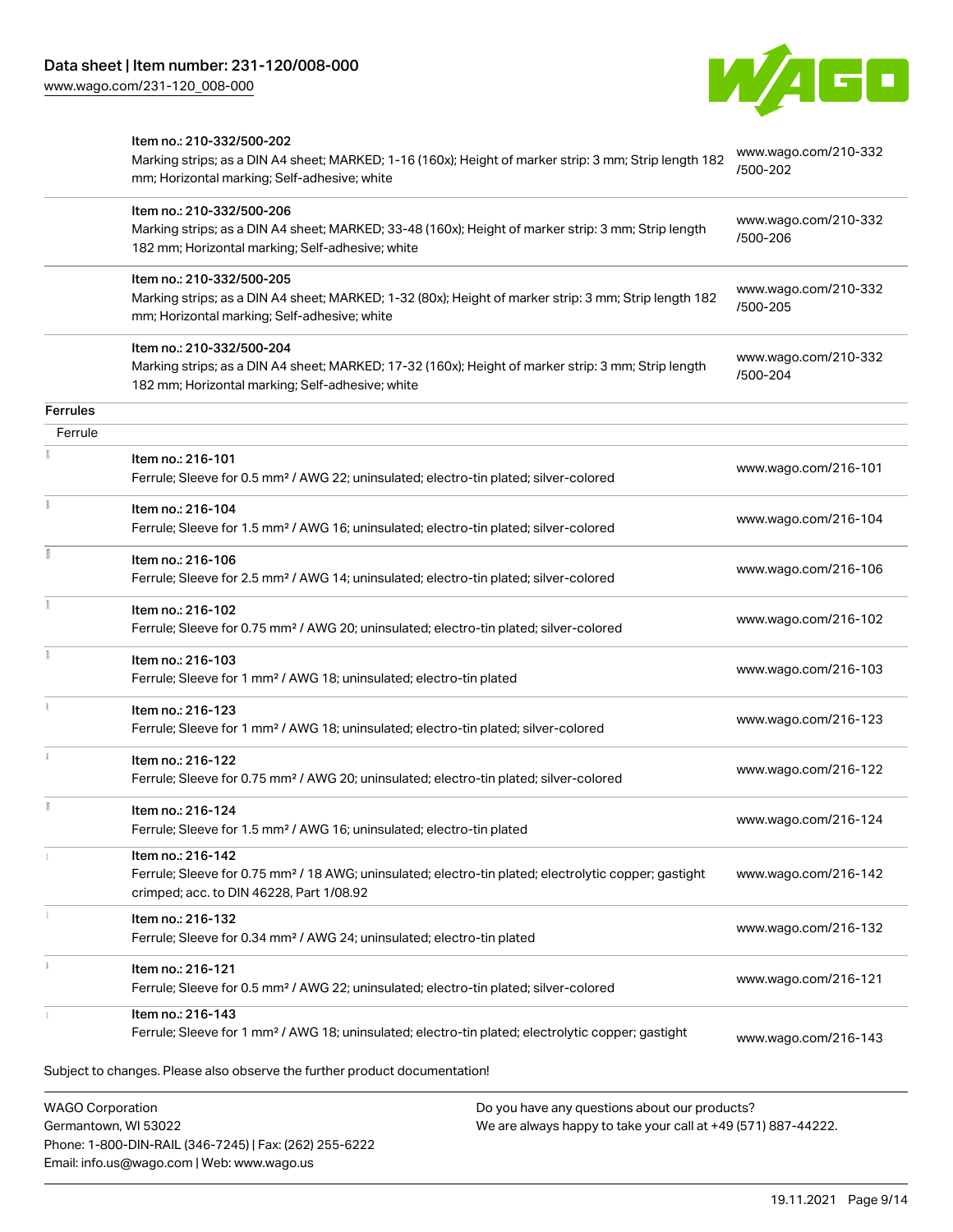### Data sheet | Item number: 231-120/008-000

Email: info.us@wago.com | Web: www.wago.us

[www.wago.com/231-120\\_008-000](http://www.wago.com/231-120_008-000)



crimped; acc. to DIN 46228, Part 1/08.92

|   | Item no.: 216-131<br>Ferrule; Sleeve for 0.25 mm <sup>2</sup> / AWG 24; uninsulated; electro-tin plated; silver-colored                                                                                                     | www.wago.com/216-131 |
|---|-----------------------------------------------------------------------------------------------------------------------------------------------------------------------------------------------------------------------------|----------------------|
|   | Item no.: 216-141<br>Ferrule; Sleeve for 0.5 mm <sup>2</sup> / 20 AWG; uninsulated; electro-tin plated; electrolytic copper; gastight<br>crimped; acc. to DIN 46228, Part 1/08.92                                           | www.wago.com/216-141 |
|   | Item no.: 216-152<br>Ferrule; Sleeve for 0.34 mm <sup>2</sup> / AWG 24; uninsulated; electro-tin plated                                                                                                                     | www.wago.com/216-152 |
|   | Item no.: 216-203<br>Ferrule; Sleeve for 1 mm <sup>2</sup> / AWG 18; insulated; electro-tin plated; red                                                                                                                     | www.wago.com/216-203 |
|   | Item no.: 216-202<br>Ferrule; Sleeve for 0.75 mm <sup>2</sup> / 18 AWG; insulated; electro-tin plated; gray                                                                                                                 | www.wago.com/216-202 |
|   | Item no.: 216-151<br>Ferrule; Sleeve for 0.25 mm <sup>2</sup> / AWG 24; uninsulated; electro-tin plated                                                                                                                     | www.wago.com/216-151 |
|   | Item no.: 216-204<br>Ferrule; Sleeve for 1.5 mm <sup>2</sup> / AWG 16; insulated; electro-tin plated; black                                                                                                                 | www.wago.com/216-204 |
|   | Item no.: 216-144<br>Ferrule; Sleeve for 1.5 mm <sup>2</sup> / AWG 16; uninsulated; electro-tin plated; electrolytic copper; gastight<br>crimped; acc. to DIN 46228, Part 1/08.92; silver-colored                           | www.wago.com/216-144 |
|   | Item no.: 216-201<br>Ferrule; Sleeve for 0.5 mm <sup>2</sup> / 20 AWG; insulated; electro-tin plated; white                                                                                                                 | www.wago.com/216-201 |
|   | Item no.: 216-223<br>Ferrule; Sleeve for 1 mm <sup>2</sup> / AWG 18; insulated; electro-tin plated; red                                                                                                                     | www.wago.com/216-223 |
|   | Item no.: 216-241<br>Ferrule; Sleeve for 0.5 mm <sup>2</sup> / 20 AWG; insulated; electro-tin plated; electrolytic copper; gastight<br>crimped; acc. to DIN 46228, Part 4/09.90; white                                      | www.wago.com/216-241 |
|   | Item no.: 216-242<br>Ferrule; Sleeve for 0.75 mm <sup>2</sup> / 18 AWG; insulated; electro-tin plated; electrolytic copper; gastight<br>crimped; acc. to DIN 46228, Part 4/09.90; gray                                      | www.wago.com/216-242 |
|   | Item no.: 216-222<br>Ferrule; Sleeve for 0.75 mm <sup>2</sup> / 18 AWG; insulated; electro-tin plated; gray                                                                                                                 | www.wago.com/216-222 |
|   | Item no.: 216-221<br>Ferrule; Sleeve for 0.5 mm <sup>2</sup> / 20 AWG; insulated; electro-tin plated; white                                                                                                                 | www.wago.com/216-221 |
| 1 | Item no.: 216-224<br>Ferrule; Sleeve for 1.5 mm <sup>2</sup> / AWG 16; insulated; electro-tin plated; black                                                                                                                 | www.wago.com/216-224 |
|   | Item no.: 216-243<br>Ferrule; Sleeve for 1 mm <sup>2</sup> / AWG 18; insulated; electro-tin plated; electrolytic copper; gastight crimped; www.wago.com/216-243<br>acc. to DIN 46228, Part 4/09.90; red                     |                      |
|   | Item no.: 216-244<br>Ferrule; Sleeve for 1.5 mm <sup>2</sup> / AWG 16; insulated; electro-tin plated; electrolytic copper; gastight<br>crimped; acc. to DIN 46228, Part 4/09.90; black                                      | www.wago.com/216-244 |
|   | Subject to changes. Please also observe the further product documentation!                                                                                                                                                  |                      |
|   | <b>WAGO Corporation</b><br>Do you have any questions about our products?<br>We are always happy to take your call at +49 (571) 887-44222.<br>Germantown, WI 53022<br>Phone: 1-800-DIN-RAIL (346-7245)   Fax: (262) 255-6222 |                      |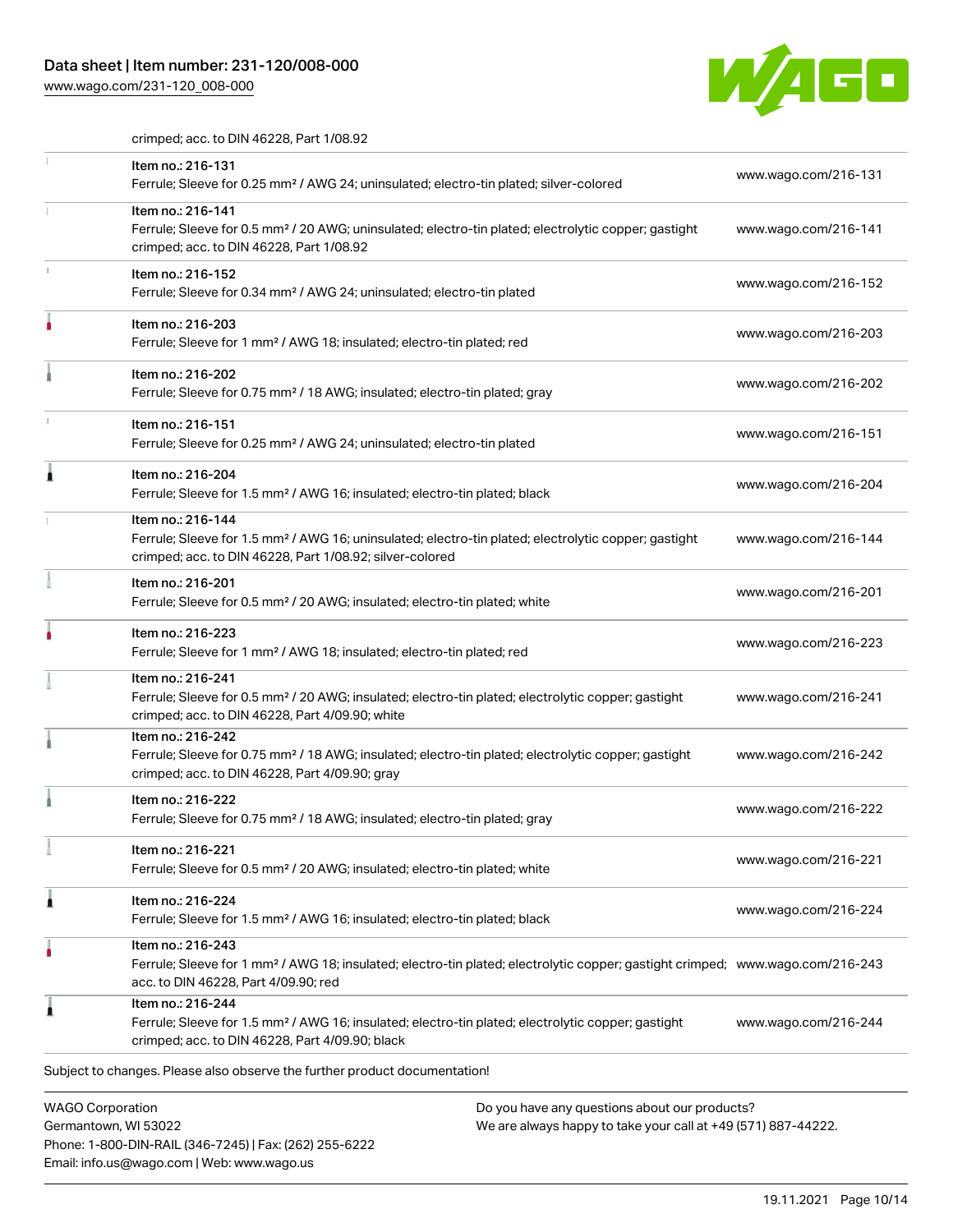[www.wago.com/231-120\\_008-000](http://www.wago.com/231-120_008-000)



|   | Item no.: 216-263                                                                                                                          |                      |
|---|--------------------------------------------------------------------------------------------------------------------------------------------|----------------------|
|   | Ferrule; Sleeve for 1 mm <sup>2</sup> / AWG 18; insulated; electro-tin plated; electrolytic copper; gastight crimped; www.wago.com/216-263 |                      |
|   | acc. to DIN 46228, Part 4/09.90; red                                                                                                       |                      |
|   | Item no.: 216-264                                                                                                                          |                      |
|   | Ferrule; Sleeve for 1.5 mm <sup>2</sup> / AWG 16; insulated; electro-tin plated; electrolytic copper; gastight                             | www.wago.com/216-264 |
|   | crimped; acc. to DIN 46228, Part 4/09.90; black                                                                                            |                      |
| ٠ | Item no.: 216-284                                                                                                                          |                      |
|   | Ferrule; Sleeve for 1.5 mm <sup>2</sup> / AWG 16; insulated; electro-tin plated; electrolytic copper; gastight                             | www.wago.com/216-284 |
|   | crimped; acc. to DIN 46228, Part 4/09.90; black                                                                                            |                      |
|   | Item no.: 216-262                                                                                                                          |                      |
|   | Ferrule; Sleeve for 0.75 mm <sup>2</sup> / 18 AWG; insulated; electro-tin plated; electrolytic copper; gastight                            | www.wago.com/216-262 |
|   | crimped; acc. to DIN 46228, Part 4/09.90; gray                                                                                             |                      |
|   | Item no.: 216-301                                                                                                                          |                      |
|   | Ferrule; Sleeve for 0.25 mm <sup>2</sup> / AWG 24; insulated; electro-tin plated; yellow                                                   | www.wago.com/216-301 |
|   | Item no.: 216-321                                                                                                                          |                      |
|   | Ferrule; Sleeve for 0.25 mm <sup>2</sup> / AWG 24; insulated; electro-tin plated; yellow                                                   | www.wago.com/216-321 |
|   | Item no.: 216-322                                                                                                                          |                      |
|   | Ferrule; Sleeve for 0.34 mm <sup>2</sup> / 22 AWG; insulated; electro-tin plated; green                                                    | www.wago.com/216-322 |
|   | Item no.: 216-302                                                                                                                          |                      |
|   | Ferrule; Sleeve for 0.34 mm <sup>2</sup> / 22 AWG; insulated; electro-tin plated; green                                                    | www.wago.com/216-302 |
|   |                                                                                                                                            |                      |

### Downloads

Documentation

#### Additional Information

| Technical explanations            | 2019 Apr 3 | pdf<br>2.0 MB | Download |
|-----------------------------------|------------|---------------|----------|
|                                   |            |               |          |
| <b>CAD files</b>                  |            |               |          |
| CAD data                          |            |               |          |
| 2D/3D Models 231-120/008-000      |            | <b>URL</b>    | Download |
| CAE data                          |            |               |          |
| EPLAN Data Portal 231-120/008-000 |            | <b>URL</b>    | Download |
| ZUKEN Portal 231-120/008-000      |            | <b>URL</b>    | Download |
| EPLAN Data Portal 231-120/008-000 |            | <b>URL</b>    | Download |

Subject to changes. Please also observe the further product documentation!

WAGO Corporation Germantown, WI 53022 Phone: 1-800-DIN-RAIL (346-7245) | Fax: (262) 255-6222 Email: info.us@wago.com | Web: www.wago.us Do you have any questions about our products? We are always happy to take your call at +49 (571) 887-44222.

19.11.2021 Page 11/14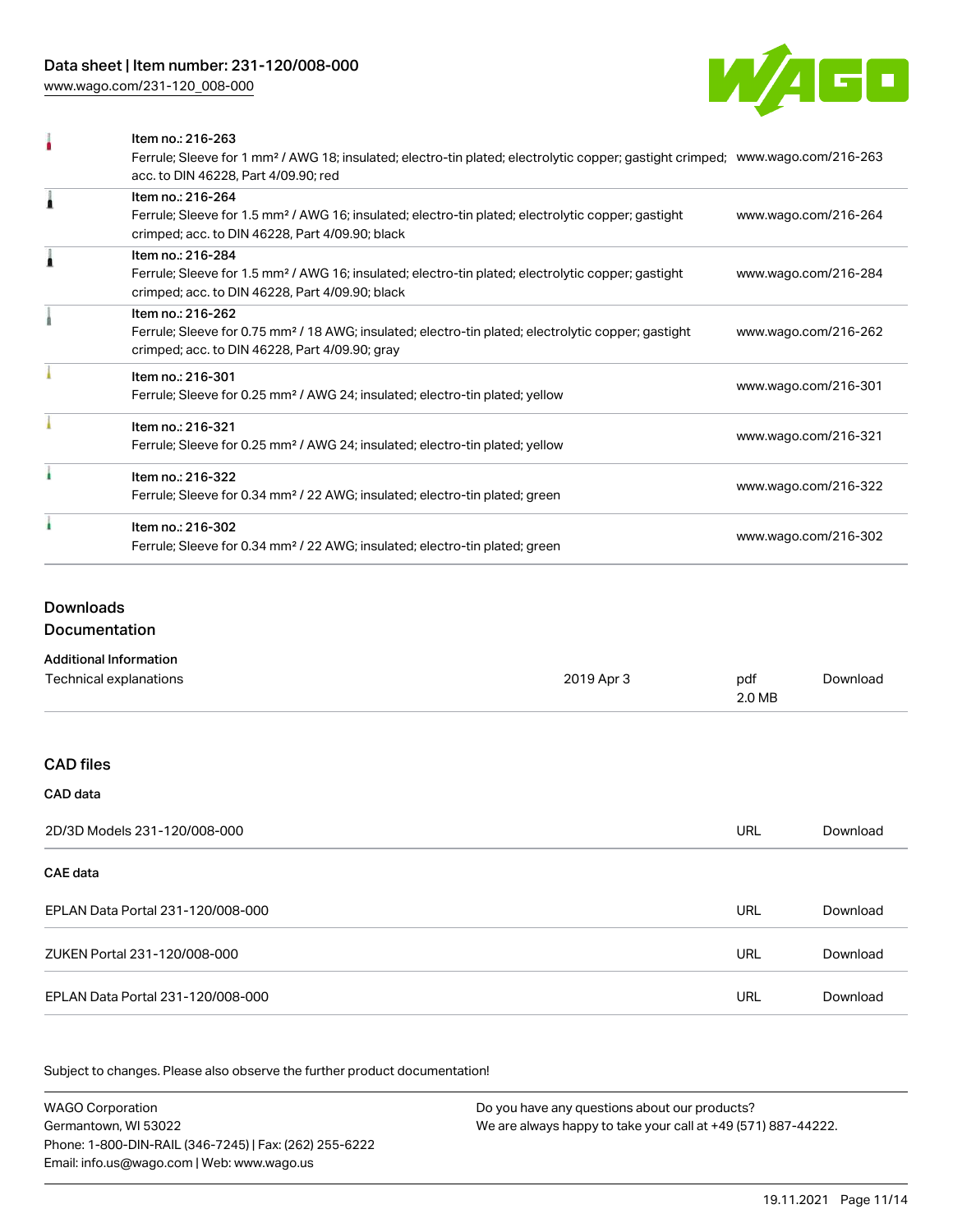### Environmental Product Compliance

#### Compliance Search

Environmental Product Compliance 231-120/008-000 1-conductor female connector; CAGE CLAMP®; 2.5 mm²; Pin spacing 5 mm; 20-pole; Snap-in mounting feet; 2,50 mm²; gray

#### Installation Notes



Inserting a conductor via 3.5 mm screwdriver – CAGE CLAMP® actuation parallel to conductor entry.



Inserting a conductor via 3.5 mm screwdriver – CAGE CLAMP® actuation perpendicular to conductor entry.



Inserting a conductor into CAGE CLAMP® unit via operating lever (231-291).



Inserting a conductor via operating tool.

Subject to changes. Please also observe the further product documentation!

WAGO Corporation Germantown, WI 53022 Phone: 1-800-DIN-RAIL (346-7245) | Fax: (262) 255-6222 Email: info.us@wago.com | Web: www.wago.us

Do you have any questions about our products? We are always happy to take your call at +49 (571) 887-44222.



URL [Download](https://www.wago.com/global/d/ComplianceLinkMediaContainer_231-120_008-000)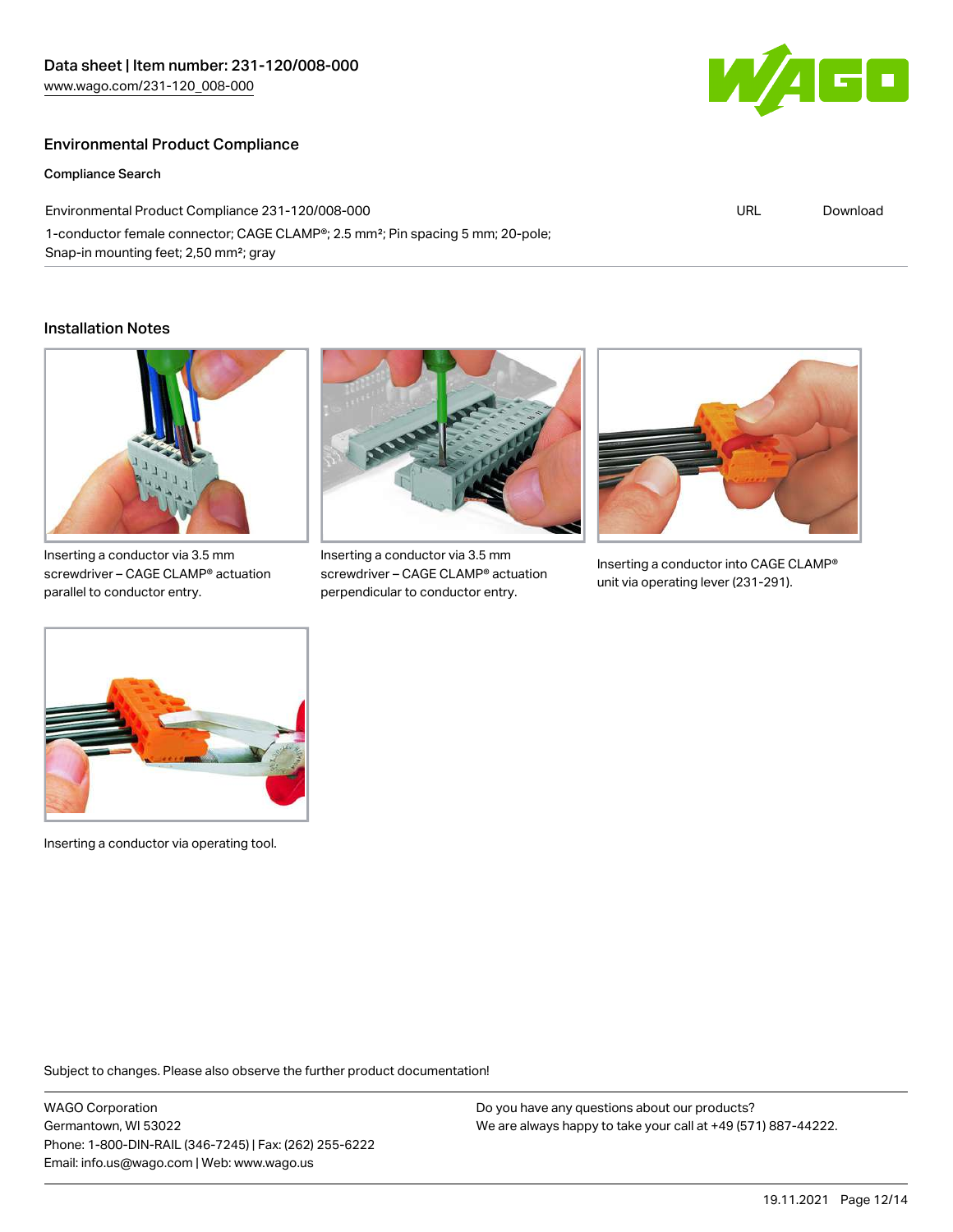



Coding a female connector by removing coding finger(s).



Testing – female connector with CAGE CLAMP®

Integrated test ports for testing perpendicular to conductor entry via 2 or 2.3 mm Ø test plug

#### Installation



Male connector with strain relief plate



Strain relief housing shown with a male connector equipped with CAGE CLAMP®

Subject to changes. Please also observe the further product documentation!

WAGO Corporation Germantown, WI 53022 Phone: 1-800-DIN-RAIL (346-7245) | Fax: (262) 255-6222 Email: info.us@wago.com | Web: www.wago.us